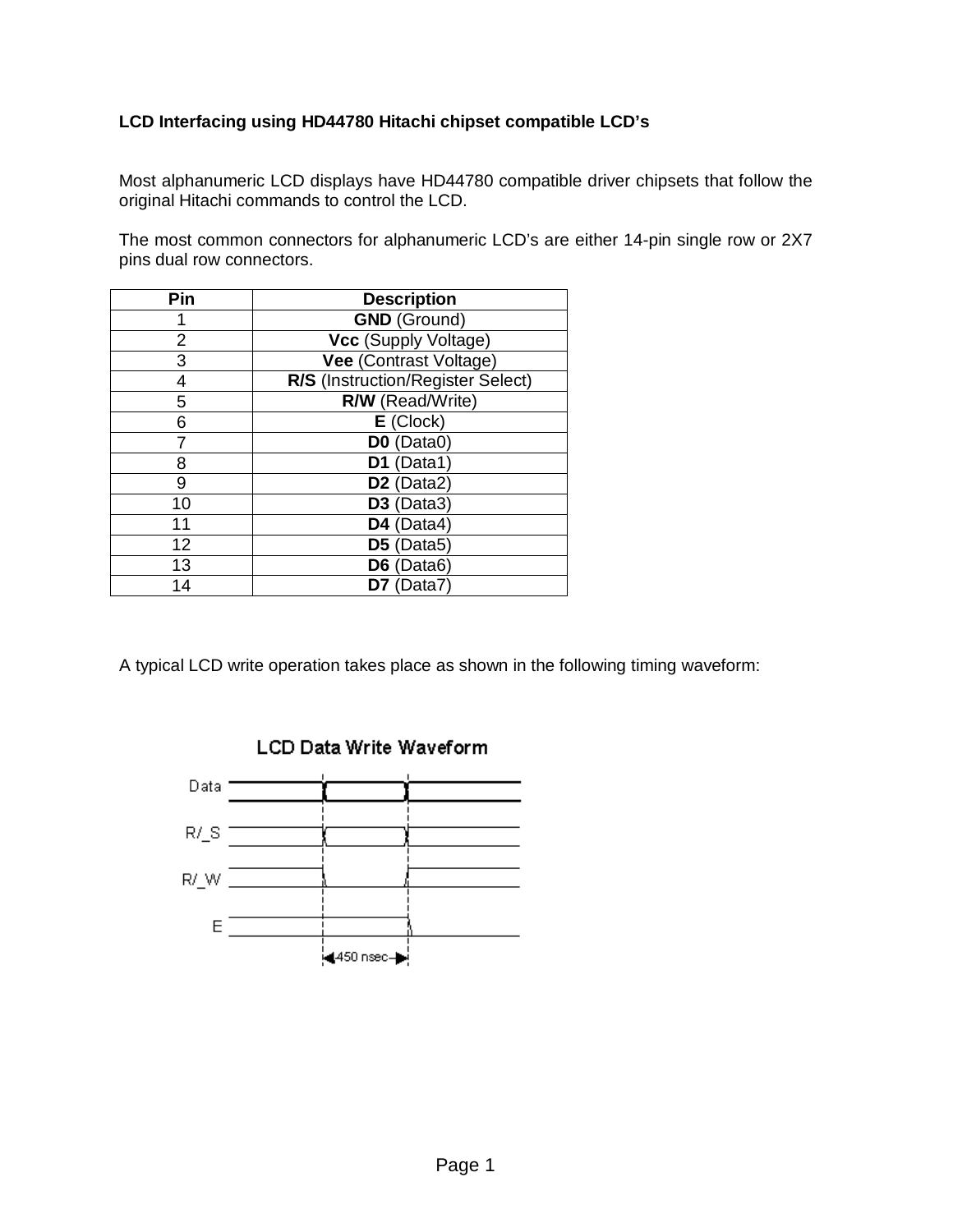The interface is either a 4-bit or 8-bit parallel bus that allows fast reading/writing of data to and from the LCD.

This waveform will write an ASCII Byte out to the LCD's screen. The ASCII code to be displayed is eight bits long and is sent to the LCD either four or eight bits at a time. If 4-bit mode is used, two nibbles of data (First high four bits and then low four bits with an E Clock pulse with each nibble) are sent to complete a full eight-bit transfer. The E Clock is used to initiate the data transfer within the LCD.

8-bit mode is best used when speed is required in an application and at least ten I/O pins are available. 4-bit mode requires a minimum of six bits. In 4-bit mode, only the top 4 data bits (DB4-7) are used.

The R/S pin is used to select whether data or an instruction is being transferred between the microcontroller and the LCD. If the pin is high, then the byte at the current LCD Cursor Position can be read or written. If the pin is low, either an instruction is being sent to the LCD or the execution status of the last instruction is read back (whether or not it has completed).

The HD44780 instruction set is shown below:

|          |    |           |    |                     |             |          |             |          |    | R/S R/W D7 D6 D5 D4 D3 D2 D1 D0 Instruction/Description                    |
|----------|----|-----------|----|---------------------|-------------|----------|-------------|----------|----|----------------------------------------------------------------------------|
| 4        | 5  |           |    | $14$   13   12   11 |             | 10       | <u>g</u>    | 8        | 7  | Pins                                                                       |
| 0        | lO | 0         | 0  | O                   | 10          | 10       | 0           | 10       |    | <b>Clear Display</b>                                                       |
| 0        | ۱O | 0         | 0  | 10                  | 10          | 10       | 10          |          | ∗  | <b>Return Cursor and LCD to Home Position</b>                              |
| $\Omega$ | lO | 0         | 0  | 10                  | 0           | $\Omega$ |             | ID       | lS | <b>Set Cursor Move Direction</b>                                           |
| 0        | lO | 0         | 0  | 10                  | 0           |          | D           | ІС       | ΙB | Enable Display/Cursor                                                      |
| 0        | O  | 0         | 0  | 0                   | 1           |          | $ SC RL $ * |          | ∗  | Move Cursor/Shift Display                                                  |
| $\Omega$ | lO | 0         | 0  | 1                   | <b>DLIN</b> |          | IF          | $^\star$ | ∣∗ | Set Interface Length                                                       |
| 0        | 0  | 0         |    | A                   | IA.         | IA.      | A           | A        | A  | Move Cursor into CGRAM                                                     |
| $\Omega$ | lO |           | A  | A                   | A.          | A        | A           | A        | A  | Move Cursor to Display                                                     |
| O        |    | <b>BF</b> | ∣∗ | $^\star$            | $\star$     | ∗        | $^\star$    | $^\star$ | ∗  | Poll the "Busy Flag"                                                       |
|          | 0  | D         | D  | D                   | D           | D        | ID          | D        | D  | Write a Character to the Display at the Current<br><b>Cursor Position</b>  |
|          |    | D         | D  | D                   | D           | D        | D           | D        | D  | Read the Character on the Display at the Current<br><b>Cursor Position</b> |

The bit descriptions for the different commands are:

"\*" - Not Used/Ignored. This bit can be either "1" or "0"

Set Cursor Move Direction:

- ID Increment the Cursor after Each Byte Written to Display if Set
- S Shift Display when Byte Written to Display

Enable Display/Cursor

- D Turn Display On(1)/Off(0)
- C Turn Cursor On(1)/Off(0)
- B Cursor Blink On(1)/Off(0)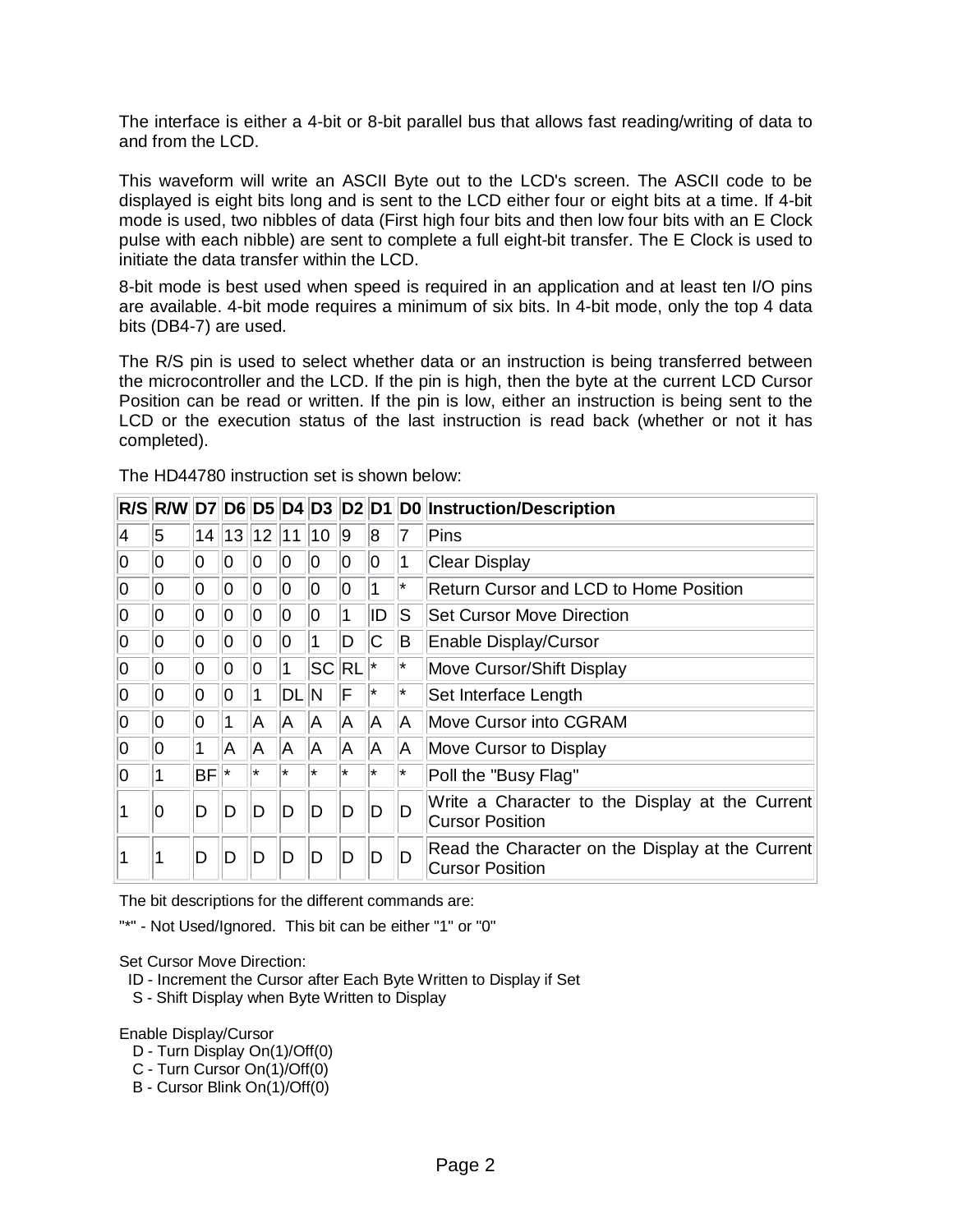Move Cursor/Shift Display

SC - Display Shift On(1)/Off(0)

RL - Direction of Shift Right(1)/Left(0)

Set Interface Length

DL - Set Data Interface Length 8(1)/4(0)

N - Number of Display Lines 1(0)/2(1)

F - Character Font 5x10(1)/5x7(0)

Poll the "Busy Flag" BF - This bit is set while the LCD is processing

Move Cursor to CGRAM/Display A - Address

Read/Write ASCII to the Display D - Data

Reading Data back is best used in applications which required data to be moved back and forth on the LCD (such as in applications which scroll data between lines). The "Busy Flag" can be polled to determine when the last instruction that has been sent has completed processing.

For most applications, there really is no reason to read from the LCD. The application can write to the LCD and wait the maximum amount of time for each instruction (4.1 milliseconds for clearing the display or moving the cursor/display to the "home position", 160 microseconds for all other commands). Different LCD's execute instructions at different rates and to avoid problems later on (such as if the LCD is changed to a slower unit), the recommended maximum delays can be used.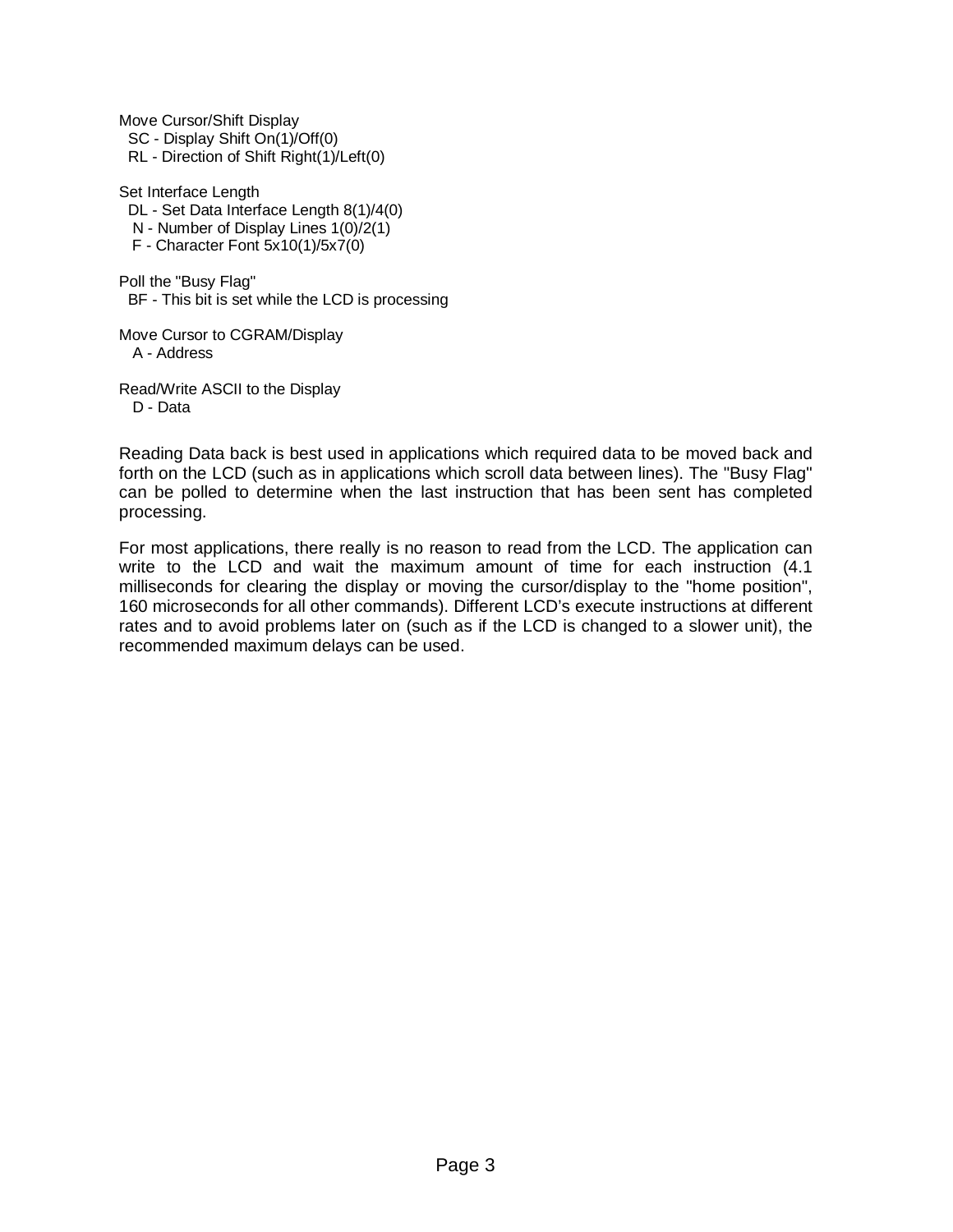Before you can send commands or data to the LCD, the LCD must be initialized. For 8-bit mode, this is done as follows:

- 1. Wait more than 15 msecs after power is applied.
- 2. Write 0x030 to LCD and wait 5 msecs for the instruction to complete
- 3. Write 0x030 to LCD and wait 160 usecs for instruction to complete
- 4. Write 0x030 AGAIN to LCD and wait 160 usecs or Poll the Busy Flag
- 5. Set the Operating Characteristics of the LCD
	- o Write "Set Interface Length"
	- o Write 0x010 to turn off the Display
	- o Write 0x001 to Clear the Display
	- o Write "Set Cursor Move Direction" Setting Cursor Behavior Bits
	- o Write "Enable Display/Cursor" & enable Display and Optional Cursor

In 4-bit mode, the high nibble is sent before the low nibble and the E pin is toggled each time four bits is sent to the LCD. To initialize in 4-bit mode:

- 1. Wait more than 15 msecs after power is applied.
- 2. Write 0x03 to LCD and wait 5 msecs for the instruction to complete
- 3. Write 0x03 to LCD and wait 160 usecs for instruction to complete
- 4. Write 0x03 AGAIN to LCD and wait 160 usecs (or poll the Busy Flag)
- 5. Set the Operating Characteristics of the LCD
	- o Write 0x02 to the LCD to Enable 4-Bit Mode

## **All following Instruction/Data Writes require two nibble writes.**

- o Write "Set Interface Length"
- o Write 0x01/0x00 to turn off the Display
- o Write 0x00/0x01 to Clear the Display
- o Write "Set Cursor Move Direction" Setting Cursor Behavior Bits
- o Write "Enable Display/Cursor" & enable Display and Optional Cursor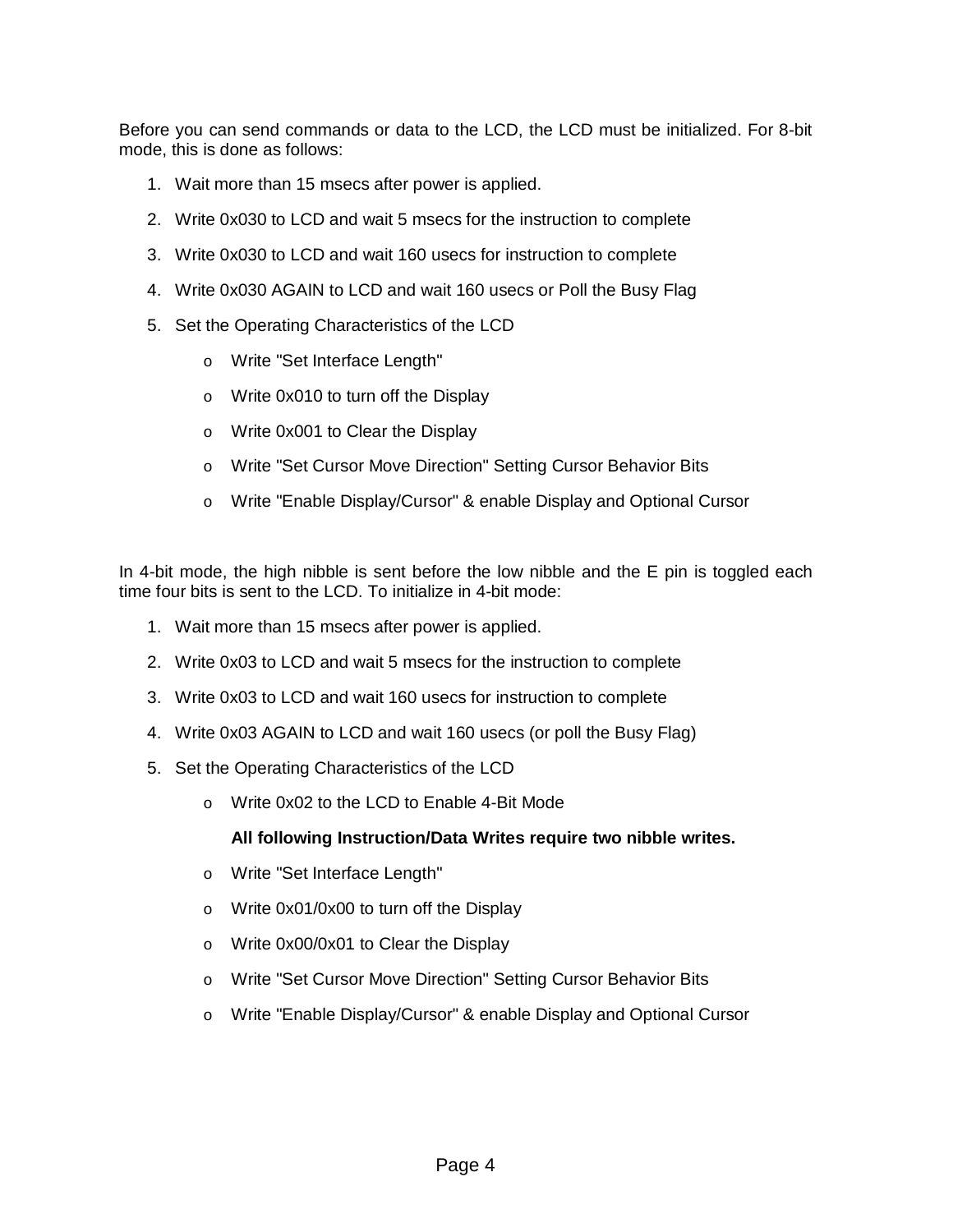Code Example for 4-bit mode LCD initialization and displaying a message:

```
main() 
{ 
       unsigned char i; 
       /* Initialize the LCD as the very first thing */ 
       InitLCD(); 
       /* Write a simple message to the LCD */ 
       WriteLCD( "Hello" ); 
} 
void InitLCD() 
{ 
       /* Wait a bit after power-up */ 
       delay(200); 
       /* Initialize the LCD to 4-bit mode */ 
       WriteCtrl(3); 
       delay(50); 
       WriteCtrl(3); 
       delay(10); 
       WriteCtrl(3); 
       delay(10); 
       WriteCtrl(2); 
       delay(10); 
       /* Function Set */ 
       WriteCtrl(2); 
       delay(10); 
       WriteCtrl(8); 
       delay(10); 
       /* Display OFF */ 
       WriteCtrl(0); 
       delay(10); 
       WriteCtrl(8); 
       delay(10); 
       /* Display ON */ 
       WriteCtrl(0); 
       delay(10); 
       WriteCtrl(0x0F); 
       delay(10); 
       /* Entry mode */ 
       WriteCtrl(0); 
       delay(10); 
       WriteCtrl(6); 
       delay(10); 
       /* Clear Screen */ 
       WriteCtrl(0); 
       delay(10);
```